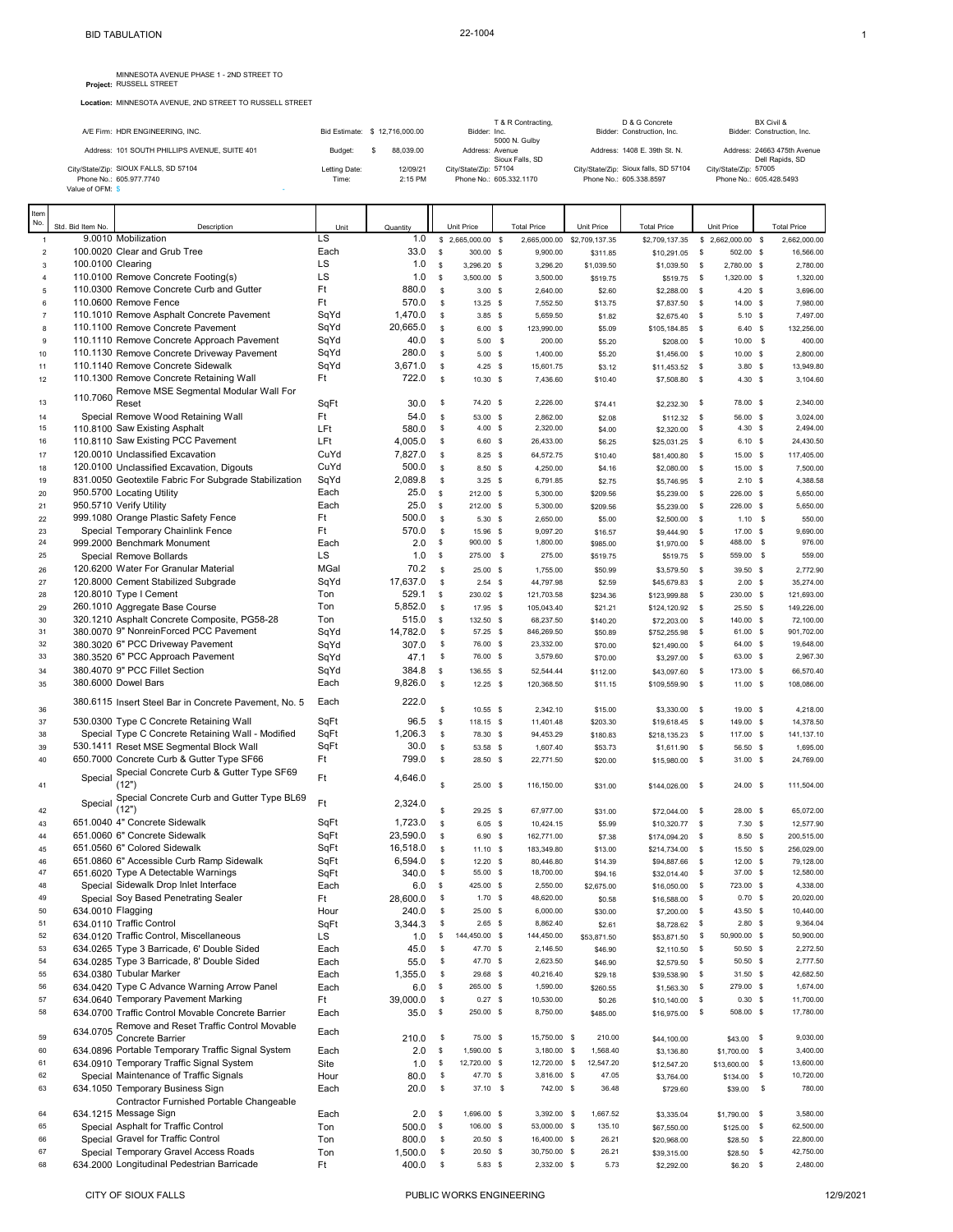MINNESOTA AVENUE PHASE 1 - 2ND STREET TO Project: RUSSELL STREET

**Location:** MINNESOTA AVENUE, 2ND STREET TO RUSSELL STREET

|             |                   | A/E Firm: HDR ENGINEERING, INC.                                  |                        | Bid Estimate: \$ 12.716.000.00 |              | Bidder: Inc.                                     | T & R Contracting.<br>5000 N. Gulby |            |          | D & G Concrete<br>Bidder: Construction, Inc.                     |                                                  |      | BX Civil &<br>Bidder: Construction, Inc. |
|-------------|-------------------|------------------------------------------------------------------|------------------------|--------------------------------|--------------|--------------------------------------------------|-------------------------------------|------------|----------|------------------------------------------------------------------|--------------------------------------------------|------|------------------------------------------|
|             |                   | Address: 101 SOUTH PHILLIPS AVENUE, SUITE 401                    | Budget:                | 88.039.00<br>s                 |              | Address: Avenue                                  |                                     |            |          | Address: 1408 E. 39th St. N.                                     |                                                  |      | Address: 24663 475th Avenue              |
|             | Value of OFM: \$  | City/State/Zip: SIOUX FALLS, SD 57104<br>Phone No.: 605.977.7740 | Letting Date:<br>Time: | 12/09/21<br>2:15 PM            |              | City/State/Zip: 57104<br>Phone No.: 605.332.1170 | Sioux Falls, SD                     |            |          | City/State/Zip: Sioux falls, SD 57104<br>Phone No.: 605.338.8597 | City/State/Zip: 57005<br>Phone No.: 605.428.5493 |      | Dell Rapids, SD                          |
| Item<br>No. | Std. Bid Item No. | Description                                                      | Unit                   | Quantity                       |              | Unit Price                                       | <b>Total Price</b>                  | Unit Price |          | <b>Total Price</b>                                               | Unit Price                                       |      | <b>Total Price</b>                       |
| 69          |                   | 634.2020 Temporary Curb Ramp                                     | Each                   | 25.0                           | $\mathbf{s}$ | 280.90 \$                                        | 7.022.50 \$                         |            | 276.18   | \$6,904.50                                                       | \$296.00 \$                                      |      | 7.400.00                                 |
| 70          |                   | 634.2025 Longitudinal Pedestrian Barrier                         | Ft                     | 200.0                          | \$           | 6.36 S                                           | $1.272.00$ \$                       |            | 6.25     | \$1,250.00                                                       | \$6.70 \$                                        |      | 1.340.00                                 |
| 71          |                   | 634.2050 Temporary Pedestrian Sidewalk                           | SqFt                   | 4,000.0                        | \$           | 8.50 \$                                          | 34,000.00 \$                        |            | 10.00    | \$40,000.00                                                      | $$6.50$ \$                                       |      | 26,000.00                                |
| 72          |                   | 110.1700 Remove Silt Fence                                       | Ft                     | 1,729.0                        | \$           | $0.37$ \$                                        | 639.73 \$                           |            | 0.37     | \$639.73                                                         | $$0.40$ \$                                       |      | 691.60                                   |
| 73          |                   | 120,6000 Water For Dust Control                                  | MGal                   | 60.0                           | \$.          | 20.00 S                                          | 1.200.00 \$                         |            | 58.49    | \$3,509.40                                                       | $$22.50$ \$                                      |      | 1.350.00                                 |
| 74          |                   | 120.6300 Water for Vegetation                                    | MGal                   | 349.0                          | \$.          | 12.72 S                                          | 4,439.28 \$                         |            | 12.76    | \$4,453.24                                                       | $$13.50$ \$                                      |      | 4,711.50                                 |
| 75          |                   | 230.0020 Placing Contractor Furnished Topsoil                    | CuYd                   | 1,232.9                        | \$.          | $31.25$ \$                                       | 38.528.13 \$                        |            | 29.11    | \$35,889.72                                                      | $$27.00$ \$                                      |      | 33.288.30                                |
| 76          |                   | 730.0300 Arterial and Collector Seed Mix                         | Lb                     | 336.3                          | \$           | 11.66 S                                          | 3,921.26 \$                         |            | 11.69    | \$3,931.35                                                       | $$12.50$ \$                                      |      | 4,203.75                                 |
| 77          |                   | 731.0100 Fertilizing                                             | Lb                     | 369.9                          | \$.          | $1.06$ \$                                        | 392.09 \$                           |            | 1.06     | \$392.09                                                         | $$1.10$ \$                                       |      | 406.89                                   |
| 78          |                   | 731,0200 Weed Control                                            | SqYd                   | 4,931.8                        | \$.          | $0.04$ \$                                        | 197.27 \$                           |            | 0.04     | \$197.27                                                         | \$0.04                                           | - \$ | 197.27                                   |
| 79          |                   | 731.0210 Weed Control - Project                                  | LS                     | 1.0                            | - S          | $212.00$ \$                                      | $212.00$ \$                         |            | 212.60   | \$212.60                                                         | \$223.00 \$                                      |      | 223.00                                   |
| 80          |                   | 732.0200 Fiber Mulching                                          | Ton                    | 1.5                            | <b>S</b>     | 1.272.00 \$                                      | 1.908.00 \$                         |            | 1.275.60 | \$1,913.40                                                       | $$1,340.00$ \$                                   |      | 2,010.00                                 |
| 81          |                   | 734,0105 Erosion Control Blanket                                 | SqYd                   | 500.0                          | $\mathbf{s}$ | 2.12 S                                           | 1.060.00 \$                         |            | 2.13     | \$1,065.00                                                       | $$2.20$ \$                                       |      | 1,100.00                                 |
| 82          |                   | 734.0601 Silt Fence                                              | Ft                     | 1,729.0                        | \$.          | 2.39S                                            | 4.132.31 \$                         |            | 2.39     | \$4,132.31                                                       | $$2.50$ \$                                       |      | 4.322.50                                 |
| 83          |                   | 734.0610 Mucking Silt Fence                                      | CuYd                   | 52.0                           | \$           | $2.12$ \$                                        | 110.24 \$                           |            | 7.13     | \$370.76                                                         | \$2.20                                           | - \$ | 114.40                                   |

|     |          |                                                     | ∽ч<br>Ft | 1,729.0  |               |              |                 |           | 0.00000        |              |              |              |
|-----|----------|-----------------------------------------------------|----------|----------|---------------|--------------|-----------------|-----------|----------------|--------------|--------------|--------------|
| 82  |          | 734.0601 Silt Fence                                 |          |          | \$            | 2.39 S       | 4,132.31 \$     | 2.39      | \$4,132.31     | \$2.50       | \$           | 4,322.50     |
| 83  |          | 734.0610 Mucking Silt Fence                         | CuYd     | 52.0     | s             | $2.12$ \$    | 110.24 \$       | 7.13      | \$370.76       | \$2.20       | \$           | 114.40       |
| 84  |          | 734.0620 Repair Silt Fence                          | Ft       | 346.0    | \$            | $2.12$ \$    | 733.52 \$       | 2.13      | \$736.98       | \$2.20       | \$           | 761.20       |
| 85  |          | 734.0850 Inlet Protection                           | Each     | 62.0     | \$            | 84.80 \$     | 5,257.60 \$     | 85.04     | \$5,272.48     | \$89.00      | \$           | 5,518.00     |
| 86  |          | 734.5010 Sweeping                                   | Hour     | 100.0    | \$            | 85.00 \$     | 8,500.00 \$     | 125.00    | \$12,500.00    | \$132.00     | \$           | 13,200.00    |
| 87  |          | 734.6001 Temporary Vehicle Tracking Control         | Each     | 15.0     | \$            | 625.00 \$    | 9,375.00 \$     | 571.73    | \$8,575.95     | \$263.00     | \$           | 3,945.00     |
| 88  |          | 734.6006 Concrete Washout Area                      | Each     | 5.0      | \$            | 270.00 \$    | 1,350.00 \$     | 311.85    | \$1,559.25     | \$335.00     | \$           | 1,675.00     |
|     |          | Special Salvage and Reinstall Landscaping           | LS       | 1.0      |               |              |                 |           |                |              |              |              |
| 89  |          |                                                     |          |          | \$            | 15,311.11 \$ | 15,311.11 \$    | 15,354.44 | \$15,354.44    | \$16,100.00  | $\mathbf s$  | 16,100.00    |
| 90  |          | 110.0400 Remove Drop Inlet                          | Each     | 21.0     | \$            | 636.00 \$    | 13,356.00 \$    | 628.68    | \$13,202.28    | \$677.00     | \$           | 14,217.00    |
|     |          | 110.0420 Remove Drop Inlet Frame and Grate Assembly | Each     | 1.0      |               |              |                 |           |                |              |              |              |
| 91  |          |                                                     |          |          | \$.           | 350.00 \$    | 350.00 \$       | 500.00    | \$500.00       | \$453.00     | \$           | 453.00       |
| 92  |          | 110.0425 Remove Junction Box                        | Each     | 5.0      | \$            | 742.00 \$    | 3,710.00 \$     | 733.46    | \$3,667.30     | \$790.00     | \$           | 3,950.00     |
| 93  |          | 110.0530 Remove Storm Sewer Pipe                    | Ft       | 2,111.0  | \$            | $21.20$ \$   | 44,753.20 \$    | 20.96     | \$44,246.56    | \$22.50      | \$           | 47,497.50    |
| 94  |          | 120.7000 Select Granular Backfill for Storm Sewer   | Ton      | 2,000.0  | \$            | 13.78 \$     | 27,560.00 \$    | 13.62     | \$27,240.00    | \$14.50      | $\mathsf{s}$ | 29,000.00    |
| 95  |          | 450.0105 12" RCP Class 5, Furnish                   | Ft       | 24.0     | \$            | $17.17$ \$   | 412.08 \$       | 16.97     | \$407.28       | \$18.50      | $\mathbf{s}$ | 444.00       |
| 96  |          | 450.0110 12" RCP, Install                           | Ft       | 24.0     | \$            | 42.40 \$     | 1,017.60 \$     | 41.91     | \$1,005.84     | \$45.00      | \$           | 1,080.00     |
| 97  |          | 450.0114 15" RCP Class 4, Furnish                   | Ft       | 38.0     | \$            | 24.22 \$     | 920.36 \$       | 23.94     | \$909.72       | \$26.00      | \$           | 988.00       |
|     |          | 450.0120 15" RCP, Install                           | Ft       |          | \$            | 44.52 \$     | 1,691.76 \$     |           |                |              |              | 1,805.00     |
| 98  |          |                                                     |          | 38.0     |               |              |                 | 44.01     | \$1,672.38     | \$47.50      | \$           |              |
| 99  |          | 450.0123 18" RCP Class 3, Furnish                   | Ft       | 794.0    | \$            | 31.48 \$     | 24,995.12 \$    | 31.12     | \$24,709.28    | \$33.50      | \$           | 26,599.00    |
| 100 |          | 450.0130 18" RCP, Install                           | Ft       | 794.0    | \$            | 45.58 \$     | 36,190.52 \$    | 45.06     | \$35,777.64    | \$48.50      | \$           | 38,509.00    |
| 101 |          | 450.0143 24" RCP Class 3, Furnish                   | Ft       | 992.0    | \$            | 47.33 \$     | 46,951.36 \$    | 46.78     | \$46,405.76    | \$50.50      | \$           | 50,096.00    |
| 102 |          | 450.0150 24" RCP, Install                           | Ft       | 992.0    | \$            | 48.76 \$     | 48,369.92 \$    | 48.20     | \$47,814.40    | \$52.00      | -\$          | 51,584.00    |
| 103 |          | 450.0163 30" RCP Class 3, Furnish                   | Ft       | 48.0     | \$            | 68.05 \$     | 3,266.40 \$     | 67.27     | \$3,228.96     | \$72.50      | - \$         | 3,480.00     |
| 104 |          | 450.0170 30" RCP, Install                           | Ft       | 48.0     | \$            | 63.60 \$     | 3,052.80 \$     | 62.87     | \$3,017.76     | \$67.50      | - \$         | 3,240.00     |
| 105 |          | 450.0193 42" RCP Class 3, Furnish                   | Ft       | 431.0    | \$            | 116.81 \$    | 50,345.11 \$    | 115.47    | \$49,767.57    | \$124.00     | <b>S</b>     | 53,444.00    |
| 106 |          | 450.0200 42" RCP, Install                           | Ft       | 431.0    | \$            | 95.40 \$     | 41,117.40 \$    | 94.30     | \$40,643.30    | \$102.00     | \$           | 43,962.00    |
| 107 |          | 462.0100 Class M6 Concrete                          | CuYd     | 123.8    | \$            | 810.00 \$    | 100,278.00 \$   | 870.07    |                |              | s            | 121,324.00   |
|     |          |                                                     |          |          |               |              |                 |           | \$107,714.67   | \$980.00     |              | 28,511.04    |
| 108 |          | 480.0100 Reinforcing Steel                          | Lb       | 16.771.2 | \$            | $1.85$ \$    | 31,026.72 \$    | 2.08      | \$34,884.10    | \$1.70       | \$           |              |
| 109 |          | 670.1100 Type Y Manhole Frame and Lid               | Each     | 4.0      | \$            | 425.00 \$    | 1,700.00 \$     | 395.96    | \$1,583.84     | \$321.00     | \$           | 1,284.00     |
|     | 670.1210 | Type B Frame and Grate Assembly - Left              | Each     |          |               |              |                 |           |                |              |              |              |
| 110 |          | Flange                                              |          | 17.0     | - \$          | 850.00 \$    | 14,450.00 \$    | 765.00    | \$13,005.00    | \$699.00     | - \$         | 11,883.00    |
|     | 670.1220 | Type B Frame and Grate Assembly - No                | Each     |          |               |              |                 |           |                |              |              |              |
| 111 |          | Flange                                              |          | 25.0     | $\mathfrak s$ | 850.00 \$    | 21,250.00 \$    | 765.00    | \$19,125.00    | \$632.00     | $\mathbf s$  | 15,800.00    |
|     |          | Type B Frame and Grate Assembly - Right             |          |          |               |              |                 |           |                |              |              |              |
| 112 | 670.1230 | Flange                                              | Each     | 17.0     | \$            | 850.00 \$    | 14,450.00 \$    | 765.00    | \$13,005.00    | \$689.00     | $\mathsf{s}$ | 11,713.00    |
|     |          | Type B Frame and Grate Assembly - Right             |          |          |               |              |                 |           |                |              |              |              |
| 113 | 670.1240 | and Left Flange                                     | Each     | 4.0      | \$            | 810.00 \$    | 3,240.00 \$     | 765.00    | \$3,060.00     | \$671.00     | - \$         | 2,684.00     |
| 114 |          | 671.0102 Adjust Junction Box - Concrete Streets     | Each     | 13.0     | $\mathbf{s}$  | 350.00 S     | $4,550.00$ \$   | 510.00    | \$6,630.00     | $$489.00$ \$ |              | 6,357.00     |
| 115 |          |                                                     | Ft       | 4,527.0  | \$            | $20.00$ \$   | 90,540.00 \$    | 17.15     |                |              | s            | 113,175.00   |
|     |          | 680.0060 6" Underdrain Pipe                         |          |          |               |              |                 |           | \$77,638.05    | \$25.00      |              |              |
| 116 |          | Special Manhole Frame and Cover, 9-inch             | Each     | 13.0     | \$            | 561.50 \$    | 7,299.50 \$     | 765.00    | \$9,945.00     | \$577.00     | $\mathsf{s}$ | 7,501.00     |
|     |          | Special Manhole Frame and Cover, 9-inch, Bolt Down  |          |          |               |              |                 |           |                |              |              |              |
| 117 |          |                                                     | Each     | 2.0      | $\mathfrak s$ | 657.00 \$    | 1,314.00 \$     | 765.00    | \$1,530.00     | \$690.00     | $\mathsf{S}$ | 1,380.00     |
| 118 |          | 110.1462 Remove Water Manhole                       | Each     | 12.0     | \$            | 742.00 \$    | 8,904.00 \$     | 733.46    | \$8,801.52     | \$790.00     | \$           | 9,480.00     |
| 119 |          | 110.1910 Remove Fire Hydrant                        | Each     | 6.0      | <b>S</b>      | 689.00 \$    | 4,134.00 \$     | 681.07    | \$4,086.42     | \$734.00     | \$           | 4,404.00     |
| 120 |          | 110.1960 Remove Valve Box                           | Each     | 21.0     | \$            | 318.00 \$    | 6,678.00 \$     | 314.34    | \$6,601.14     | \$339.00     | \$           | 7,119.00     |
| 121 |          | 110.1970 Remove Water Main                          | Ft       | 8.148.0  | \$            | 8.48 \$      | 69,095.04 \$    | 8.38      | \$68,280.24    | \$9.00       | \$           | 73,332.00    |
| 122 |          | Special Abandon Water Service Curb Stop             | Each     | 43.0     | \$            | 212.00 \$    | 9,116.00 \$     | 209.56    | \$9,011.08     | \$226.00     | - \$         | 9,718.00     |
| 123 |          | 120.7000 Select Granular Backfill for Watermain     | Ton      | 5,000.0  | \$            | 13.78 \$     | 68,900.00 \$    | 13.62     | \$68,100.00    | \$14.50      | \$           | 72,500.00    |
|     |          |                                                     |          |          | \$            | 63.60 \$     | 13,546.80 \$    | 62.87     |                |              |              | 14,377.50    |
| 124 |          | 900.0201 6" C900 DR 18 PVC Watermain                | Ft       | 213.0    |               |              |                 |           | \$13,391.31    | \$67.50      | \$           |              |
| 125 |          | 900.0202 8" C900 DR 18 PVC Watermain                | Ft       | 2,348.0  | \$            | 76.74 \$     | 180, 185.52 \$  | 75.86     | \$178,119.28   | \$82.00      | s            | 192,536.00   |
| 126 |          | 900.0203 10" C900 DR 18 PVC Watermain               | Ft       | 10.0     | \$            | 95.40 \$     | 954.00 \$       | 94.30     | \$943.00       | \$102.00     | - \$         | 1,020.00     |
| 127 |          | 900.0204 12" C900 DR 18 PVC Watermain               | Ft       | 2,934.0  | \$            | 122.96 \$    | 360,764.64 \$   | 121.54    | \$356,598.36   | \$131.00     | s            | 384,354.00   |
| 128 |          | 900.0206 20" C905 DR 18 PVC Watermain               | Ft       | 152.0    | \$            | 238.50 \$    | 36,252.00 \$    | 235.76    | \$35,835.52    | \$254.00     | \$           | 38,608.00    |
| 129 |          | 900.0354 36" Restrained Joint Ductile Iron Pipe     | Ft       | 29.0     | \$            | 513.04 \$    | 14,878.16 \$    | 507.14    | \$14,707.06    | \$546.00     | \$           | 15,834.00    |
| 130 |          | Special 42" Restrained Joint Ductile Iron Pipe      | Ft       | 2,648.0  | \$            | 964.60 \$    | 2,554,260.80 \$ | 953.50    | \$2,524,868.00 | \$1,000.00   | \$           | 2,648,000.00 |
| 131 |          | 900.0402 6" MJ Gate Valve with Box                  | Each     | 8.0      | s             | 1,484.00 \$  | 11,872.00 \$    | 1,466.92  | \$11,735.36    | \$1,580.00   | \$           | 12,640.00    |
| 132 |          | 900.0403 8" MJ Gate Valve with Box                  | Each     | 12.0     | s             | 1,908.00 \$  | 22,896.00 \$    | 1,886.04  | \$22,632.48    | \$2,030.00   | \$           | 24,360.00    |
| 133 |          |                                                     |          | 15.0     | s             | 2,809.00 \$  | 42,135.00 \$    | 2,776.67  |                |              | - \$         | 44,850.00    |
|     |          | 900.0405 12" MJ Gate Valve with Box                 | Each     |          |               |              |                 |           | \$41,650.05    | \$2,990.00   |              |              |
| 134 |          | Special 20" MJ Gate Valve with Box                  | Each     | 4.0      | \$            | 15,370.00 \$ | 61,480.00 \$    | 15,193.10 | \$60,772.40    | \$16,400.00  | \$           | 65,600.00    |
| 135 |          | Special 42" MJ Gate Valve with Box                  | Each     | 3.0      | \$            | 95,400.00 \$ | 286,200.00 \$   | 94,302.00 | \$282,906.00   | \$101,600.00 | <b>S</b>     | 304,800.00   |
| 136 |          | 900.0450 Valve Box Adjustment                       | Each     | 42.0     | <b>S</b>      | 250.00 \$    | 10,500.00 \$    | 325.00    | \$13,650.00    | \$167.00     | \$           | 7,014.00     |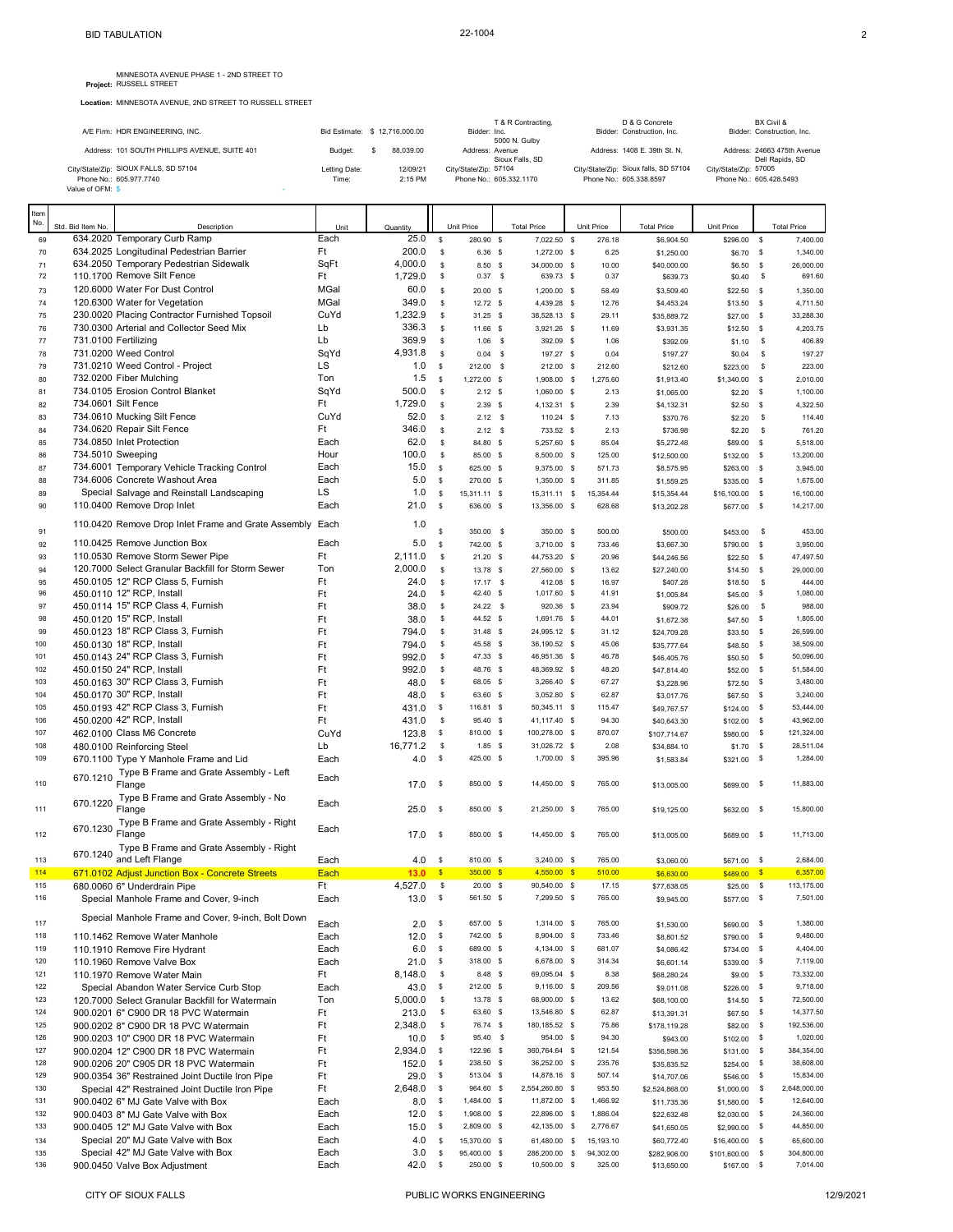MINNESOTA AVENUE PHASE 1 - 2ND STREET TO Project: RUSSELL STREET

**Location:** MINNESOTA AVENUE, 2ND STREET TO RUSSELL STREET

|      |                   | INITIAL COURT AVEINGLY, ZIND OTTALL THO INCODELL |                                |   |           |              |                         |                    |            |                                              |                         |              |                                          |
|------|-------------------|--------------------------------------------------|--------------------------------|---|-----------|--------------|-------------------------|--------------------|------------|----------------------------------------------|-------------------------|--------------|------------------------------------------|
|      |                   | A/E Firm: HDR ENGINEERING, INC.                  | Bid Estimate: \$ 12.716.000.00 |   |           |              | Bidder: Inc.            | T & R Contracting, |            | D & G Concrete<br>Bidder: Construction, Inc. |                         |              | BX Civil &<br>Bidder: Construction, Inc. |
|      |                   | Address: 101 SOUTH PHILLIPS AVENUE, SUITE 401    | Budget:                        | S | 88.039.00 |              | Address: Avenue         | 5000 N. Gulby      |            | Address: 1408 E. 39th St. N.                 |                         |              | Address: 24663 475th Avenue              |
|      |                   | City/State/Zip: SIOUX FALLS, SD 57104            | Letting Date:                  |   | 12/09/21  |              | City/State/Zip: 57104   | Sioux Falls, SD    |            | City/State/Zip: Sioux falls, SD 57104        | City/State/Zip: 57005   |              | Dell Rapids, SD                          |
|      |                   | Phone No.: 605.977.7740                          | Time:                          |   | 2:15 PM   |              | Phone No.: 605.332.1170 |                    |            | Phone No.: 605.338.8597                      | Phone No.: 605.428.5493 |              |                                          |
|      | Value of OFM: \$  |                                                  |                                |   |           |              |                         |                    |            |                                              |                         |              |                                          |
| Item |                   |                                                  |                                |   |           |              |                         |                    |            |                                              |                         |              |                                          |
| No.  | Std. Bid Item No. | Description                                      | Unit                           |   | Quantity  |              | Unit Price              | <b>Total Price</b> | Unit Price | <b>Total Price</b>                           | Unit Price              |              | <b>Total Price</b>                       |
| 137  |                   | 900.0451 Valve Box Extension                     | Each                           |   | 2.0       | <b>S</b>     | 424.00 \$               | 848.00 \$          | 419.12     | \$838.24                                     | \$218.00                | S.           | 436.00                                   |
| 138  |                   | 900.0501 6" MJ Elbow 11.25/22.5/45 Degree        | Each                           |   | 1.0       | \$           | 530.00 \$               | 530.00 \$          | 523.90     | \$523.90                                     | \$564.00                | \$           | 564.00                                   |
| 139  |                   | 900.0504 12" MJ Elbow 11.25/22.5/45 Degree       | Each                           |   | 18.0      | <b>S</b>     | 954.00 \$               | 17.172.00 \$       | 943.02     | \$16,974.36                                  | \$1,020.00              | \$           | 18,360.00                                |
| 140  |                   | 900.0506 20" MJ Elbow 11.25/22.5/45 Degree       | Each                           |   | 10.0      | - S          | 1.908.00 \$             | 19.080.00 \$       | 1.886.04   | \$18,860.40                                  | \$2,030.00              | $\mathbf{s}$ | 20,300.00                                |
| 141  |                   | 900.0509 36" MJ Elbow 11.25/22.5/45 Degree       | Each                           |   | 2.0       | s            | 6,148.00 \$             | 12,296.00 \$       | 6,077.24   | \$12.154.48                                  | \$6,550.00              | \$           | 13,100.00                                |
| 142  |                   | Special 42" MJ Elbow 11.25/22.5/45 Degree        | Each                           |   | 2.0       | <b>S</b>     | 9,540.00 \$             | 19,080.00 \$       | 9,430.20   | \$18,860.40                                  | \$10,200.00 \$          |              | 20,400.00                                |
| 143  |                   | 900.0602 6" MJ Elbow 90 Degree                   | Each                           |   | 6.0       | \$           | 530.00 \$               | $3,180.00$ \$      | 523.90     | \$3,143.40                                   | \$564.00                | - \$         | 3,384.00                                 |
| 144  |                   | 900.0604 12" MJ Elbow 90 Degree                  | Each                           |   | 3.0       | <b>S</b>     | 1.007.00 \$             | $3.021.00$ \$      | 995.41     | \$2,986.23                                   | \$1,070.00 \$           |              | 3,210.00                                 |
| 145  |                   | 900.0701 6" x 6" MJ Tee                          | Each                           |   | 1.0       | $\mathbf{s}$ | 742.00 \$               | 742.00 \$          | 733.46     | \$733.46                                     | \$790.00                | - \$         | 790.00                                   |
| 146  |                   | 900.0703 8" x 8" MJ Tee                          | Each                           |   | 2.0       | $\mathbf{s}$ | 901.00 S                | 1.802.00 \$        | 890.63     | \$1,781.26                                   | \$960.00 \$             |              | 1,920.00                                 |
| 147  |                   | 900.0710 12" x 12" MJ Tee                        | Each                           |   | 5.0       | s            | 1,325.00 \$             | 6,625.00 \$        | 1,309.75   | \$6,548.75                                   | $$1,410.00$ \$          |              | 7,050.00                                 |
| 148  |                   | 900.0712 12" x 8" MJ Tee                         | Each                           |   | 3.0       | <b>S</b>     | 1.192.50 S              | 3.577.50 \$        | 1.178.78   | \$3,536.34                                   | \$1,270.00 \$           |              | 3.810.00                                 |
| 149  |                   | 900.0713 12" x 6" MJ Tee                         | Each                           |   | 5.0       | s            | 1,113.00 \$             | 5,565.00 \$        | 1,100.19   | \$5,500.95                                   | $$1,190.00$ \$          |              | 5,950.00                                 |
| 150  |                   | 900.0721 20" x 20" MJ Tee                        | Each                           |   | 2.0       | <b>S</b>     | 3,392.00 \$             | 6,784.00 \$        | 3,352.96   | \$6,705.92                                   | $$3,610.00$ \$          |              | 7,220.00                                 |
| 151  |                   | 900.0726 20" x 6" MJ Tee                         | Each                           |   | 1.0       | - S          | 2,597.00 \$             | 2,597.00 \$        | 2,567.11   | \$2,567.11                                   | $$2,770.00$ \$          |              | 2,770.00                                 |
| 152  |                   | Special 42" x 20" MJ Tee                         | Each                           |   | 2.0       | <b>S</b>     | 13,780.00 \$            | 27,560.00 \$       | 13,621.40  | \$27,242.80                                  | \$14,700.00 \$          |              | 29,400.00                                |
| 153  |                   | Special 42" x 12" MJ Tee                         | Each                           |   | 4.0       | <b>S</b>     | 13.197.00 \$            | 52,788.00 \$       | 13.045.11  | \$52,180.44                                  | \$14,100.00             | $\mathbf{s}$ | 56,400.00                                |
| 154  |                   | 900.0802 8" x 6" MJ Reducer                      | Each                           |   | 5.0       | <b>S</b>     | 636.00 S                | 3,180.00 \$        | 628.68     | \$3,143.40                                   | \$677.00 \$             |              | 3,385.00                                 |
| 155  |                   | 900.0807 12" x 6" MJ Reducer                     | Each                           |   | 1.0       | <b>S</b>     | 848.00 \$               | 848.00 \$          | 838.24     | \$838.24                                     | \$900.00                | \$           | 900.00                                   |
| 156  |                   | 900.0808 12" x 8" MJ Reducer                     | Each                           |   | 4.0       | $\mathbf{s}$ | 848.00 \$               | 3.392.00 \$        | 838.24     | \$3,352.96                                   | \$900.00 \$             |              | 3.600.00                                 |
| 157  |                   | 900.0809 12" x 10" MJ Reducer                    | Each                           |   | 2.0       | $\mathbf{s}$ | 863.90 S                | 1,727.80 \$        | 853.96     | \$1,707.92                                   | \$920.00 \$             |              | 1,840.00                                 |
| 158  |                   | Special 20" x 8" MJ Reducer                      | Each                           |   | 2.0       | - S          | 1,378.00 \$             | 2,756.00 \$        | 1,362.14   | \$2,724.28                                   | $$1,470.00$ \$          |              | 2,940.00                                 |
| 159  |                   | Special 42" x 36" MJ Reducer                     | Each                           |   | 1.0       | <b>S</b>     | 7.420.00 \$             | 7.420.00 \$        | 7.334.60   | \$7,334.60                                   | \$7,900.00              | \$           | 7,900.00                                 |
| 160  |                   | 900.0912 12" x 8" MJ Cross                       | Each                           |   | 1.0       | s            | 1.484.00 \$             | 1,484.00 \$        | 1.466.92   | \$1,466.92                                   | \$1,580.00              | - \$         | 1,580.00                                 |

| 146 | 900.0703 8" x 8" MJ Tee     |                                                         | Each | 2.0   | \$           | 901.00       | <b>S</b>     | 1.802.00     | <b>S</b>     | 890.63    | \$1,781.26  | \$960.00     | <b>S</b>      | 1.920.00  |
|-----|-----------------------------|---------------------------------------------------------|------|-------|--------------|--------------|--------------|--------------|--------------|-----------|-------------|--------------|---------------|-----------|
| 147 | 900.0710 12" x 12" MJ Tee   |                                                         | Each | 5.0   | \$           | 1,325.00 \$  |              | 6,625.00 \$  |              | 1,309.75  | \$6,548.75  | \$1,410.00   | \$            | 7,050.00  |
| 148 | 900.0712 12" x 8" MJ Tee    |                                                         | Each | 3.0   | s            | 1,192.50 \$  |              | 3,577.50 \$  |              | 1,178.78  | \$3,536.34  | \$1,270.00   | <sub>S</sub>  | 3,810.00  |
| 149 | 900.0713 12" x 6" MJ Tee    |                                                         | Each | 5.0   | s            | 1,113.00 \$  |              | 5,565.00     | \$           | 1,100.19  | \$5,500.95  | \$1,190.00   | <sub>S</sub>  | 5,950.00  |
| 150 | 900.0721 20" x 20" MJ Tee   |                                                         | Each | 2.0   | s            | 3,392.00 \$  |              | 6.784.00 \$  |              | 3,352.96  | \$6,705.92  | \$3,610.00   | \$            | 7,220.00  |
| 151 | 900.0726 20" x 6" MJ Tee    |                                                         | Each | 1.0   | s            | 2,597.00 \$  |              | 2,597.00 \$  |              | 2,567.11  | \$2,567.11  | \$2,770.00   | \$            | 2,770.00  |
| 152 | Special 42" x 20" MJ Tee    |                                                         | Each | 2.0   | \$           | 13,780.00 \$ |              | 27,560.00    | s            | 13,621.40 | \$27,242.80 | \$14,700.00  | \$            | 29,400.00 |
| 153 |                             |                                                         |      |       |              |              |              |              |              |           |             |              |               | 56,400.00 |
| 154 | Special 42" x 12" MJ Tee    |                                                         | Each | 4.0   | \$           | 13,197.00 \$ |              | 52,788.00 \$ |              | 13,045.11 | \$52,180.44 | \$14,100.00  | \$            |           |
|     | 900.0802 8" x 6" MJ Reducer |                                                         | Each | 5.0   | \$           | 636.00 \$    |              | 3,180.00 \$  |              | 628.68    | \$3,143.40  | \$677.00     | \$            | 3,385.00  |
| 155 |                             | 900.0807 12" x 6" MJ Reducer                            | Each | 1.0   | \$           | 848.00       | $\mathbf{s}$ | 848.00 \$    |              | 838.24    | \$838.24    | \$900.00     | $\mathfrak s$ | 900.00    |
| 156 |                             | 900.0808 12" x 8" MJ Reducer                            | Each | 4.0   | \$           | 848.00 \$    |              | 3,392.00 \$  |              | 838.24    | \$3,352.96  | \$900.00     | $\mathbf{s}$  | 3,600.00  |
| 157 |                             | 900.0809 12" x 10" MJ Reducer                           | Each | 2.0   | \$           | 863.90 \$    |              | 1,727.80 \$  |              | 853.96    | \$1,707.92  | \$920.00     | \$            | 1.840.00  |
| 158 |                             | Special 20" x 8" MJ Reducer                             | Each | 2.0   | s            | 1,378.00 \$  |              | 2,756.00 \$  |              | 1,362.14  | \$2,724.28  | \$1,470.00   | <sub>S</sub>  | 2,940.00  |
| 159 |                             | Special 42" x 36" MJ Reducer                            | Each | 1.0   | s            | 7,420.00 \$  |              | 7.420.00 \$  |              | 7,334.60  | \$7,334.60  | \$7,900.00   | <sub>S</sub>  | 7,900.00  |
| 160 | 900.0912 12" x 8" MJ Cross  |                                                         | Each | 1.0   | s            | 1,484.00 \$  |              | 1,484.00     | \$           | 1,466.92  | \$1,466.92  | \$1,580.00   | \$            | 1,580.00  |
| 161 | 900.0914 12" x 12" MJ Cross |                                                         | Each | 2.0   | s            | 1,802.00 \$  |              | 3,604.00 \$  |              | 1,781.26  | \$3,562.52  | \$1,920.00   | \$            | 3,840.00  |
| 162 | 900.0919 20" x 12" MJ Cross |                                                         | Each | 1.0   | s            | 2,756.00 \$  |              | 2,756.00 \$  |              | 2,724.28  | \$2,724.28  | \$2,930.00   | \$            | 2,930.00  |
| 163 | 900.0921 20" x 20" MJ Cross |                                                         | Each | 1.0   | \$           | 4,770.00 \$  |              | 4,770.00 \$  |              | 4,715.10  | \$4,715.10  | \$5,080.00   | \$            | 5,080.00  |
| 164 | 900.1101 6" MJ Cap          |                                                         | Each | 1.0   | \$           | 424.00       | s            | 424.00 \$    |              | 419.12    | \$419.12    | \$451.00     | \$            | 451.00    |
| 165 | 900.1104 12" MJ Cap         |                                                         | Each | 1.0   | <b>S</b>     | 530.00       | - \$         | 530.00 \$    |              | 523.90    | \$523.90    | \$564.00     | \$            | 564.00    |
| 166 | 900.1106 20" MJ Cap         |                                                         | Each | 1.0   | s            | 1,590.00 \$  |              | 1,590.00 \$  |              | 1,571.70  | \$1,571.70  | \$1,690.00   | \$            | 1,690.00  |
| 167 | 900.1201 6" MJ Long Sleeve  |                                                         | Each | 3.0   | \$           | 530.00 \$    |              | 1,590.00 \$  |              | 523.90    | \$1,571.70  | \$564.00     | \$            | 1,692.00  |
| 168 |                             | 900.1203 10" MJ Long Sleeve                             | Each | 2.0   | \$           | 742.00 \$    |              | 1,484.00 \$  |              | 733.46    | \$1,466.92  | \$790.00     | <sub>S</sub>  | 1,580.00  |
| 169 |                             | 900.1204 12" MJ Long Sleeve                             | Each | 2.0   | \$           | 901.00 \$    |              | 1,802.00 \$  |              | 890.63    | \$1,781.26  | \$960.00     | \$            | 1,920.00  |
| 170 |                             | 900.1206 20" MJ Long Sleeve                             | Each | 2.0   | s            | 1,908.00 \$  |              | 3,816.00 \$  |              | 1,886.04  | \$3,772.08  | \$2,030.00   | \$            | 4,060.00  |
| 171 |                             | 900.1209 36" MJ Long Sleeve                             | Each | $1.0$ | s            | 4,240.00 \$  |              | 4,240.00     | <b>S</b>     | 4,191.20  |             |              | \$            | 4,510.00  |
|     |                             |                                                         | Each | 1.0   |              |              |              |              |              |           | \$4,191.20  | \$4,510.00   |               |           |
| 172 |                             | Special 42" MJ Long Sleeve                              |      |       | s            | 6,890.00 \$  |              | 6,890.00 \$  |              | 6,810.70  | \$6,810.70  | \$7,340.00   | $\mathbf{s}$  | 7,340.00  |
| 173 |                             | 900.1401 6" M.J. Retainer Gland                         | Each | 51.0  | $\mathbb{S}$ | 74.20 \$     |              | 3.784.20 S   |              | 73.35     | \$3,740.85  | \$79.00      | $\mathbf{s}$  | 4,029.00  |
| 174 |                             | 900.1402 8" M.J. Retainer Gland                         | Each | 46.0  | \$           | 106.00 \$    |              | 4,876.00 \$  |              | 104.78    | \$4,819.88  | \$113.00     | \$            | 5,198.00  |
| 175 |                             | 900.1403 10" M.J. Retainer Gland                        | Each | 6.0   | \$           | 159.00 \$    |              | 954.00 \$    |              | 157.17    | \$943.02    | \$169.00     | <b>S</b>      | 1.014.00  |
| 176 |                             | 900.1404 12" M.J. Retainer Gland                        | Each | 130.0 | \$           | 185.50 \$    |              | 24,115.00 \$ |              | 183.37    | \$23,838.10 | \$198.00     | <b>S</b>      | 25,740.00 |
| 177 |                             | 900.1406 20" M.J. Retainer Gland                        | Each | 50.0  | \$           | 530.00 \$    |              | 26,500.00 \$ |              | 523.90    | \$26,195.00 | \$564.00     | \$.           | 28,200.00 |
| 178 |                             | 900.1409 36" M.J. Retainer Gland                        | Each | $7.0$ | s            | 1,484.00 \$  |              | 10.388.00    | <b>S</b>     | 1.466.92  | \$10,268.44 | \$1,580.00   | <b>S</b>      | 11,060.00 |
| 179 |                             | Special 42" M.J. Retainer Gland                         | Each | 25.0  | s            | 2.438.00 \$  |              | 60,950.00    | $\mathbf{s}$ | 2.409.94  | \$60,248.50 | \$2,600.00   | <b>S</b>      | 65.000.00 |
| 180 |                             | Special Concrete Watermain Pipe Field Tech              | LS   | 1.0   | s            | 5,300.00 \$  |              | 5,300.00     | \$           | 5,239.00  | \$5,239.00  | \$5,640.00   | \$            | 5,640.00  |
| 181 |                             | Special 36" x 36" PCCP Transition Adapter               | Each | 2.0   | $\mathbb{S}$ | 15,900.00 \$ |              | 31,800.00 \$ |              | 15,717.00 | \$31,434.00 | \$16,900.00  | $\mathbb{S}$  | 33,800.00 |
| 182 |                             | Special 42" x 42" PCCP Transition Adapter               | Each | 2.0   | \$           | 19,080.00 \$ |              | 38.160.00 \$ |              | 18,860.40 | \$37,720.80 | \$20,300.00  | -S            | 40,600.00 |
| 183 | 900.1502 Fire Hydrant       |                                                         | Each | 10.0  | s            | 4,664.00 \$  |              | 46,640.00 \$ |              | 4,610.32  | \$46,103.20 | \$4,970.00   | \$            | 49,700.00 |
| 184 |                             | 900.1504 12" Fire Hydrant Extension                     | Each | 1.0   | s            | 1,166.00 \$  |              | 1,166.00 \$  |              | 1,152.58  | \$1,152.58  | \$1,240.00   | $\mathbb{S}$  | 1,240.00  |
| 185 |                             | 900.1505 18" Fire Hydrant Extension                     | Each | 2.0   | s            | 1,378.00 \$  |              | 2,756.00 \$  |              | 1.362.14  | \$2,724.28  | \$1,470.00   | \$            | 2,940.00  |
| 186 |                             | 900.1507 Temporary Fire Hydrant                         | Each | 4.0   | s            | 1,060.00 \$  |              | 4,240.00     | \$           | 1,047.80  | \$4,191.20  | \$1,130.00   | \$            | 4,520.00  |
| 187 |                             | 900.1601 Temporary Watermain                            | LS   | 1.0   | \$           | 10,600.00 \$ |              | 10,600.00 \$ |              | 10.478.00 | \$10,478.00 | \$11,300.00  | \$            | 11.300.00 |
| 188 |                             | 900.1704 12" Water Main Adjustment                      | Each | 5.0   | s            | 5,300.00 \$  |              | 26,500.00 \$ |              | 5.239.00  | \$26,195.00 | \$5,640.00   | \$            | 28,200.00 |
| 189 |                             | 900.1706 20" Water Main Adjustment                      | Each | 2.0   | s            | 8,480.00 \$  |              | 16,960.00 \$ |              | 8,382.40  | \$16,764.80 | \$9,000.00   | \$            | 18,000.00 |
| 190 |                             | 900.1751 Cut and Tie To Existing Watermain - 6"         | Each | 3.0   | s            | 2,067.00 \$  |              | 6,201.00 \$  |              | 2,043.21  | \$6,129.63  | \$2,200.00   | \$            | 6,600.00  |
| 191 |                             | 900.1751 Cut and Tie To Existing Watermain - 10"        | Each | 2.0   | s            | 2,650.00 \$  |              | 5,300.00 \$  |              | 2.619.50  | \$5,239.00  | \$2,820.00   | \$            | 5,640.00  |
| 192 |                             | 900.1751 Cut and Tie To Existing Watermain - 12"        | Each | 2.0   | \$           | 2,968.00 \$  |              | 5,936.00 \$  |              | 2,933.84  | \$5,867.68  | \$3,160.00   | $\mathbb{S}$  | 6,320.00  |
|     |                             |                                                         |      |       | s            | 4,028.00 \$  |              | 8,056.00 \$  |              | 3,981.64  |             |              | \$            | 8,580.00  |
| 193 |                             | 900.1751 Cut and Tie To Existing Watermain - 20"        | Each | 2.0   |              |              |              |              |              |           | \$7,963.28  | \$4,290.00   |               |           |
| 194 |                             | 900.1751 Cut and Tie To Existing Watermain - 36"        | Each | 1.0   | s            | 6,360.00 \$  |              | 6,360.00     | $\mathbf s$  | 6.286.80  | \$6,286.80  | \$6,770.00   | \$            | 6,770.00  |
| 195 |                             | 900.1751 Cut and Tie To Existing Watermain - 42"        | Each | 1.0   | \$           | 6,890.00 \$  |              | 6,890.00     | \$           | 6,810.70  | \$6,810.70  | \$7,340.00   | \$            | 7,340.00  |
| 196 |                             | 900.1904 12" C900 DR 18 PVC Water Main-Extra Depth Each |      | 102.0 | \$           | 136.74 \$    |              | 13,947.48 \$ |              | 135.17    | \$13,787.34 | $$146.00$ \$ |               | 14,892.00 |
|     |                             |                                                         |      | 60.0  | \$.          | 238.50 \$    |              |              |              |           |             |              |               |           |
| 197 |                             | 900.1906 20" C900 DR 18 PVC Water Main-Extra Depth Each |      |       |              |              |              | 14,310.00 \$ |              | 235.76    | \$14,145.60 | \$254.00     | \$            | 15,240.00 |
| 198 |                             | Special DI Tangential Blow-Off Tee                      | Each | 2.0   | \$           | 11,660.00 \$ |              | 23,320.00    | <b>S</b>     | 11,525.80 | \$23,051.60 | \$12,400.00  | \$            | 24,800.00 |
| 199 |                             | 900.3010 Water Service Reconnect, 1" Service            | Each | 79.0  | \$           | 901.00 \$    |              | 71,179.00 \$ |              | 890.63    | \$70,359.77 | \$960.00     | \$            | 75,840.00 |
| 200 |                             | 900.3020 Water Service Reconnect, 1-1/4" Service        | Each | 2.0   | \$           | 954.00 \$    |              | 1,908.00 \$  |              | 943.02    | \$1,886.04  | \$1,020.00   | $\mathbb{S}$  | 2,040.00  |
| 201 |                             | 900.3030 Water Service Reconnect, 1-1/2" Service        | Each | 1.0   | s            | 1,007.00 \$  |              | 1,007.00 \$  |              | 995.41    | \$995.41    | \$1,070.00   | \$            | 1,070.00  |
| 202 |                             | 900.3040 Water Service Reconnect, 2" Service            | Each | 3.0   | \$           | 1,113.00 \$  |              | 3,339.00     | $\mathbb{S}$ | 1,100.19  | \$3,300.57  | \$1,190.00   | \$            | 3,570.00  |
| 203 |                             | 900.3120 8" x 1" Water Service Tap                      | Each | 39.0  | \$           | 503.50 \$    |              | 19,636.50 \$ |              | 497.71    | \$19,410.69 | \$536.00     | \$            | 20,904.00 |
| 204 |                             | 900.3125 8"x 1-1/4" Water Service Tap                   | Each | 2.0   | \$           | 662.50 \$    |              | 1,325.00 \$  |              | 654.88    | \$1,309.76  | \$705.00     | \$            | 1,410.00  |
| 205 |                             | 900.3130 8"x 1-1/2" Water Service Tap                   | Each | 1.0   | \$           | 662.50       | $\mathbf{s}$ | 662.50 \$    |              | 654.88    | \$654.88    | \$705.00     | <b>S</b>      | 705.00    |
| 206 |                             | 900.3135 8"x 2" Water Service Tap                       | Each | 2.0   | \$           | 901.00 \$    |              | 1,802.00 \$  |              | 890.63    | \$1,781.26  | \$960.00     | \$            | 1,920.00  |
| 207 |                             | 900.3160 12" x 1" Water Service Tap                     | Each | 40.0  | <b>S</b>     | 636.00 \$    |              | 25.440.00 \$ |              | 628.68    | \$25,147.20 | \$677.00     | <b>S</b>      | 27.080.00 |

900.3165 12"x 1-1/4" Water Service Tap Each 1.0 \$ 715.50 \$ 715.50 \$ 707.27 \$707.27 \$762.00 \$ 762.00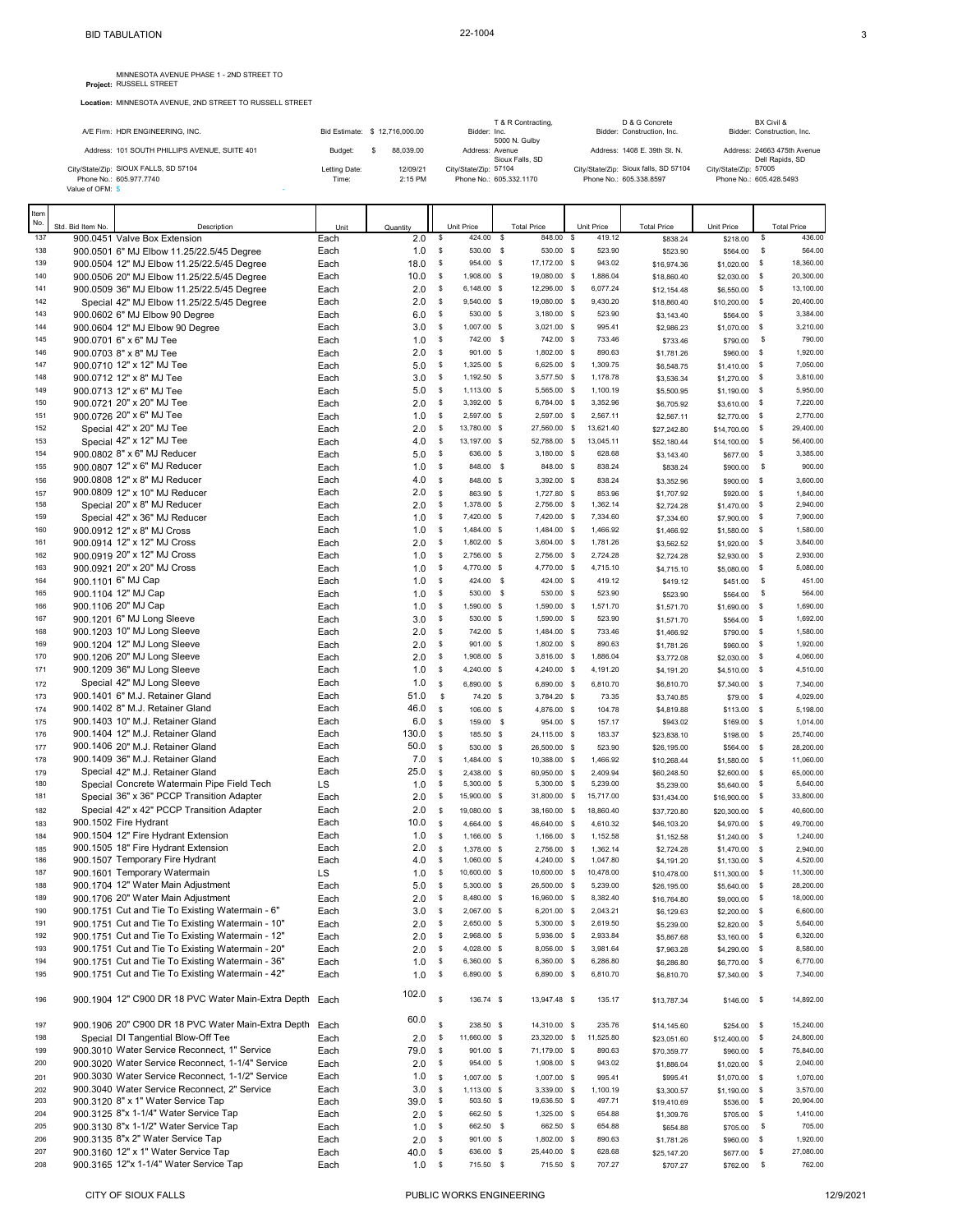**Location:** MINNESOTA AVENUE, 2ND STREET TO RUSSELL STREET

| A/E Firm: HDR ENGINEERING, INC.                                                      | Bid Estimate: \$12,716,000.00 |                     | Bidder: Inc.          | T & R Contracting,<br>5000 N. Gulby | D & G Concrete<br>Bidder: Construction, Inc.                     |                       | BX Civil &<br>Bidder: Construction, Inc.       |
|--------------------------------------------------------------------------------------|-------------------------------|---------------------|-----------------------|-------------------------------------|------------------------------------------------------------------|-----------------------|------------------------------------------------|
| Address: 101 SOUTH PHILLIPS AVENUE, SUITE 401                                        | Budget:                       | 88.039.00           |                       | Address: Avenue<br>Sioux Falls, SD  | Address: 1408 E. 39th St. N.                                     |                       | Address: 24663 475th Avenue<br>Dell Rapids, SD |
| City/State/Zip: SIOUX FALLS, SD 57104<br>Phone No.: 605.977.7740<br>Value of OFM: \$ | Letting Date:<br>Time:        | 12/09/21<br>2:15 PM | City/State/Zip: 57104 | Phone No.: 605.332.1170             | City/State/Zip: Sioux falls, SD 57104<br>Phone No.: 605.338.8597 | City/State/Zip: 57005 | Phone No.: 605.428.5493                        |
| Item                                                                                 |                               |                     |                       |                                     |                                                                  |                       |                                                |

| ື<br>No.   | Std. Bid Item No | Description                                                                                      | Unit         | Quantity        |              | Unit Price                 |              | <b>Total Price</b>           | Unit Price             | <b>Total Price</b>        | Unit Price               |                    | <b>Total Price</b>     |
|------------|------------------|--------------------------------------------------------------------------------------------------|--------------|-----------------|--------------|----------------------------|--------------|------------------------------|------------------------|---------------------------|--------------------------|--------------------|------------------------|
| 209        |                  | 900.3170 12"x 1-1/2" Water Service Tap                                                           | Each         | 1.0             | \$           | 795.00                     | \$           | 795.00                       | $\mathbb{S}$<br>785.85 | \$785.85                  | \$850.00                 | \$                 | 850.00                 |
| 210        |                  | 900.3175 12"x 2" Water Service Tap                                                               | Each         | 1.0             | s            | 1,033.50 \$                |              | 1,033.50 \$                  | 1,021.61               | \$1,021.61                | \$1,100.00               | -\$                | 1,100.00               |
| 211        |                  | 900.3200 1" Water Service Curb Stop                                                              | Each         | 79.0            | \$           | 657.20 \$                  |              | 51,918.80 \$                 | 649.64                 | \$51,321.56               | \$700.00                 | - \$               | 55,300.00              |
| 212        |                  | 900.3210 1-1/4" Water Service Curb Stop                                                          | Each         | 2.0             | \$           | 742.00 \$                  |              | 1,484.00 \$                  | 733.46                 | \$1,466.92                | \$790.00                 | $\mathsf{S}$       | 1,580.00               |
| 213        |                  | 900.3220 1-1/2" Water Service Curb Stop                                                          | Each         | 1.0             | \$           | 848.00                     | - \$         | 848.00 \$                    | 838.24                 | \$838.24                  | \$900.00                 | \$                 | 900.00                 |
| 214        |                  | 900.3230 2" Water Service Curb Stop                                                              | Each         | 3.0             | s            | 1,007.00 \$                |              | 3,021.00 \$                  | 995.41                 | \$2,986.23                | \$1,070.00               | - \$               | 3,210.00               |
| 215        |                  | 900.3500 1" PEXa Water Service Piping                                                            | Ft           | 1,264.0         | \$           | 37.10 \$                   |              | 46,894.40 \$                 | 36.67                  | \$46,350.88               | \$39.50                  | -\$                | 49,928.00              |
| 216        |                  | 900.3510 1-1/4" PEXa Water Service Piping                                                        | Ft           | 32.0            | \$           | 61.48 \$                   |              | 1,967.36 \$                  | 60.77                  | \$1,944.64                | \$65.50                  | - \$               | 2,096.00               |
| 217<br>218 |                  | 900.3520 1-1/2" PEXa Water Service Piping<br>900.3530 2" PEXa Water Service Piping               | Ft           | 16.0            | \$<br>\$     | 66.78 \$<br>73.67 \$       |              | 1,068.48 \$<br>3,536.16 \$   | 66.01<br>72.82         | \$1,056.16                | \$71.00                  | - \$               | 1,136.00<br>3,768.00   |
| 219        |                  | 900,4000 Water Main Insulation                                                                   | Ft<br>Ft     | 48.0<br>750.0   | \$           | 13.78 \$                   |              | 10,335.00 \$                 | 13.62                  | \$3,495.36<br>\$10,215.00 | \$78.50<br>\$14.50       | - \$<br>\$         | 10,875.00              |
| 220        |                  | 900.8001 6" Watermain Bedding Material                                                           | Ft           | 213.0           | \$           | 6.36 \$                    |              | 1,354.68 \$                  | 6.29                   | \$1,339.77                | \$6.80                   | - \$               | 1,448.40               |
| 221        |                  | 900.8002 8" Watermain Bedding Material                                                           | Ft           | 2,348.0         | \$           | $6.89$ \$                  |              | 16,177.72 \$                 | 6.81                   | \$15,989.88               | \$7.30                   | - \$               | 17,140.40              |
| 222        |                  | 900.8003 10" Watermain Bedding Material                                                          | Ft           | 10.0            | \$           | 7.42 S                     |              | 74.20 \$                     | 7.33                   | \$73.30                   | \$7.90                   | \$                 | 79.00                  |
| 223        |                  | 900.8004 12" Watermain Bedding Material                                                          | Ft           | 2,934.0         | \$           | $7.95$ \$                  |              | 23,325.30 \$                 | 7.86                   | \$23,061.24               | \$8.50                   | \$                 | 24,939.00              |
| 224        |                  | 900.8006 20" Watermain Bedding Material                                                          | Ft           | 152.0           | \$           | $12.72$ \$                 |              | 1,933.44 \$                  | 12.57                  | \$1,910.64                | \$13.50                  | - \$               | 2,052.00               |
| 225        |                  | 900.8009 36" Watermain Bedding Material                                                          | Ft           | 29.0            | \$           | 19.08 \$                   |              | 553.32 \$                    | 18.86                  | \$546.94                  | \$20.50                  | \$                 | 594.50                 |
| 226        |                  | Special 42" Watermain Bedding Material                                                           | Ft           | 2,648.0         | \$           | 22.26 \$                   |              | 58,944.48 \$                 | 22.00                  | \$58,256.00               | \$23.50                  | \$                 | 62,228.00              |
| 227        |                  | 900.8100 Water Service Bedding Material                                                          | Ft           | 1,360.0         | \$           | $4.24$ \$                  |              | 5,766.40 \$                  | 4.19                   | \$5,698.40                | \$4.50                   | - \$               | 6,120.00               |
| 228        |                  | 950.5200 Trench Dewatering - Watermain                                                           | LS           | 1.0             | \$           | 1.06                       | \$           | $1.06$ \$                    | 1.05                   | \$1.05                    | \$1.10                   | s                  | 1.10                   |
| 229        |                  | Special Test Station                                                                             | Each         | 12.0            | s            | 2,332.00 \$                |              | 27,984.00 \$                 | 2,305.16               | \$27,661.92               | \$2,480.00               | \$                 | 29,760.00              |
| 230        | Special Anode    | Special Electrical Bond Pipe Joints                                                              | Each         | 48.0            | s            | 1,378.00 \$                |              | 66,144.00 \$<br>37,100.00 \$ | 1,362.14               | \$65,382.72               | \$1,470.00               | - \$               | 70,560.00              |
| 231<br>232 |                  | 110.0520 Remove Sewer Pipe                                                                       | LS<br>Ft     | 1.0<br>2,684.0  | \$<br>\$     | 37,100.00 \$<br>$4.24$ \$  |              | 11,380.16 \$                 | 36,673.00<br>4.19      | \$36,673.00               | \$39,500.00              | $\mathbb{S}$<br>\$ | 39,500.00<br>12,078.00 |
| 233        |                  | 110.1461 Remove Sanitary Sewer Manhole                                                           | Each         | 11.0            | \$           | 742.00 \$                  |              | 8,162.00 \$                  | 733.46                 | \$11,245.96<br>\$8,068.06 | \$4.50<br>\$790.00       | - \$               | 8,690.00               |
| 234        |                  | 120.7000 Select Granular Backfill for Sanitary Sewer                                             | Ton          | 2,000.0         | \$           | 13.78 \$                   |              | 27,560.00 \$                 | 13.62                  | \$27,240.00               | \$14.50                  | $\sqrt{5}$         | 29,000.00              |
| 235        |                  | 950.0101 8" Sanitary Sewer Pipe 6' to 8' Deep                                                    | Ft           | 76.0            | \$           | 68.90 \$                   |              | 5,236.40 \$                  | 68.11                  | \$5,176.36                | \$73.50                  | - \$               | 5,586.00               |
| 236        |                  | 950.0102 8" Sanitary Sewer Pipe 8' to 10' Deep                                                   | Ft           | 44.0            | \$           | 74.20 \$                   |              | 3,264.80 \$                  | 73.35                  | \$3,227.40                | \$79.00                  | - \$               | 3,476.00               |
| 237        |                  | 950.0103 8" Sanitary Sewer Pipe 10' to 12' Deep                                                  | Ft           | 180.0           | \$           | 79.50 \$                   |              | 14,310.00 \$                 | 78.59                  | \$14,146.20               | \$85.00                  | - \$               | 15,300.00              |
| 238        |                  | 950.0104 8" Sanitary Sewer Pipe 12' to 14' Deep                                                  | Ft           | 2,008.0         | \$           | 82.68 \$                   |              | 166,021.44 \$                | 81.73                  | \$164,113.84              | \$88.00                  | <b>S</b>           | 176,704.00             |
| 239        |                  | 950.0105 8" Sanitary Sewer Pipe 14' to 16' Deep                                                  | Ft           | 290.0           | \$           | 88.09 \$                   |              | 25,546.10 \$                 | 87.07                  | \$25,250.30               | \$94.00                  | - \$               | 27,260.00              |
| 240        |                  | 950.2000 8" Sanitary Sewer Pipe Bedding Material                                                 | Ft           | 2,598.0         | \$           | $9.01$ \$                  |              | 23,407.98 \$                 | 8.91                   | \$23,148.18               | \$9.50                   | \$                 | 24,681.00              |
| 241        |                  | 950.3002 8"x4" Sewer Wye                                                                         | Each         | 2.0             | \$           | 318.00 \$                  |              | 636.00 \$                    | 314.34                 | \$628.68                  | \$339.00                 | $\mathbb S$        | 678.00                 |
| 242        |                  | 950.3003 8"x6" Sewer Wye                                                                         | Each         | 87.0            | \$           | 397.50 \$                  |              | 34,582.50 \$                 | 392.93                 | \$34,184.91               | \$423.00                 | - \$               | 36,801.00              |
| 243        |                  | 950.3102 8" Sewer Couplings                                                                      | Each         | 6.0             | \$           | 795.00                     | - S          | 4,770.00 \$                  | 785.85                 | \$4,715.10                | \$850.00                 | - \$               | 5,100.00               |
| 244        |                  | 950.4001 48" Manhole 6'-8' Deep                                                                  | Each         | 1.0             | s            | 2,650.00 \$                |              | 2,650.00 \$                  | 2,619.50               | \$2,619.50                | \$2,820.00               | - \$               | 2,820.00               |
| 245        |                  | 950.4003 48" Manhole 10'-12' Deep                                                                | Each         | 1.0             | s            | 3,286.00 \$                |              | 3,286.00 \$                  | 3,248.18               | \$3,248.18                | \$3,500.00               | - \$               | 3,500.00               |
| 246<br>247 |                  | 950.4004 48" Manhole 12'-14' Deep<br>950.4005 48" Manhole 14'-16' Deep                           | Each<br>Each | 9.0<br>1.0      | s<br>s       | 3,922.00 \$<br>4,399.00 \$ |              | 35,298.00 \$<br>4,399.00 \$  | 3,876.86<br>4,348.37   | \$34,891.74               | \$4,180.00               | \$<br>- \$         | 37,620.00<br>4,680.00  |
| 248        |                  | 950.4700 Manhole Drop Section                                                                    | Each         | 2.0             | s            | 1,033.50 \$                |              | 2,067.00 \$                  | 1,021.61               | \$4,348.37<br>\$2,043.22  | \$4,680.00<br>\$1,100.00 | $\mathsf{S}$       | 2,200.00               |
| 249        |                  | 950.4802 8" Boots For Manhole                                                                    | Each         | 26.0            | \$           | 265.00                     | <b>S</b>     | 6,890.00 \$                  | 261.95                 | \$6,810.70                | \$282.00                 | - \$               | 7,332.00               |
| 250        |                  | 950.4900 4" Sewer Serivce Riser Pipe                                                             | Ft           | 40.0            | \$           | 64.66 \$                   |              | 2,586.40 \$                  | 63.92                  | \$2,556.80                | \$69.00                  | \$                 | 2,760.00               |
| 251        |                  | 950.4901 6" Sewer Serivce Riser Pipe                                                             | Ft           | 1,695.0         | \$           | 72.08 \$                   |              | 122,175.60 \$                | 71.25                  | \$120,768.75              | \$76.50                  | - S                | 129,667.50             |
| 252        |                  | 950.4910 Reconnect Sewer Service                                                                 | Each         | 89.0            | \$           | 848.00 \$                  |              | 75,472.00 \$                 | 838.24                 | \$74,603.36               | \$900.00                 | $\mathbb{S}$       | 80,100.00              |
| 253        |                  | 950.4950 4" Sanitary Sewer Service                                                               | Ft           | 40.0            | \$           | 61.48 \$                   |              | 2,459.20 \$                  | 60.77                  | \$2,430.80                | \$65.50                  | - \$               | 2,620.00               |
| 254        |                  | 950.4951 6" Sanitary Sewer Service                                                               | Ft           | 1,695.0         | \$           | 67.84 \$                   |              | 114,988.80 \$                | 67.06                  | \$113,666.70              | \$72.00                  | <b>S</b>           | 122,040.00             |
| 255        |                  | 950.5002 Adjust Manhole - Concrete Streets                                                       | Each         | 9.0             | \$           | 775.00 \$                  |              | 6,975.00 \$                  | 1,203.00               | \$10,827.00               | \$490.00                 | $\mathbb{S}$       | 4,410.00               |
| 256        |                  | 950.5200 Trench Dewatering - Sanitary Sewer                                                      | LS           | 1.0             | \$           | $1.06$ \$                  |              | $1.06$ \$                    | 1.05                   | \$1.05                    | \$1.10                   | <b>S</b>           | 1.10                   |
| 257        |                  | 950.5250 Sanitary Sewer Temporary Bypass                                                         | LS           | 1.0             | $\mathbb{S}$ | 28,620.00                  | $\mathbb{S}$ | 28,620.00 \$                 | 28,290.60              | \$28,290.60               | \$30,500.00              | \$                 | 30,500.00              |
| 258        |                  | 950.5300 Manhole Frame and Cover                                                                 | Each         | 12.0            | \$           | 585.00 \$                  |              | 7,020.00 \$                  | 765.00                 | \$9,180.00                | \$579.00                 | - \$               | 6,948.00               |
|            |                  | Temporary Manhole Construction Frame and                                                         |              |                 |              |                            |              |                              |                        |                           |                          |                    |                        |
| 259        | 950.5410 Cover   | 950.5600 Manhole Exfiltration\Vacuum Test                                                        | Each         | 12.0            | \$           | 400.00 \$<br>318.00 \$     |              | 4,800.00 \$<br>3,816.00 \$   | 210.00                 | \$2,520.00                | \$469.00                 | - \$               | 5,628.00               |
| 260<br>261 |                  | 950.5620 PVC Sewer Pipe Deflection Test                                                          | Each<br>Ft   | 12.0<br>2.598.0 | \$<br>\$     | $1.06$ \$                  |              | 2,753.88 \$                  | 314.34<br>1.05         | \$3,772.08                | \$339.00<br>\$1.10       | - \$<br>-S         | 4,068.00<br>2,857.80   |
| 262        |                  | Special Sanitary Sewer Reducer                                                                   | Each         | 1.0             | \$           | 265.00 \$                  |              | 265.00 \$                    | 261.95                 | \$2,727.90<br>\$261.95    | \$282.00                 | $\mathbb{S}$       | 282.00                 |
| 263        |                  | 110.1400 Remove Pavement Marking, 4" or Equivalent                                               | Ft           | 1,000.0         | \$           | $1.06$ \$                  |              | 1,060.00 \$                  | 1.04                   | \$1,040.00                | $$1.10$ \$               |                    | 1,100.00               |
| 264        |                  | 633,0010 Cold Applied Plastic Pavement Marking, 4"                                               | Ft           | 8,902.0         | \$           | $3.55$ \$                  |              | 31,602.10 \$                 | 3.49                   | \$31,067.98               | \$3.70                   | $\mathbb{S}$       | 32,937.40              |
| 265        |                  | 633.0030 Cold Applied Plastic Pavement Marking, 24"                                              | Ft           | 559.0           | \$           | 24.38 \$                   |              | $13,628.42$ S                | 23.97                  | \$13,401.47               | $$25.50$ \$              |                    | 14,254.50              |
|            |                  |                                                                                                  |              |                 |              |                            |              |                              |                        |                           |                          |                    |                        |
| 266        |                  | 633.0035 Cold Applied Plastic Pavement Marking, Area                                             | SqFt         | 71.0            | \$           | 15.90 \$                   |              | 1,128.90 \$                  | 15.63                  | \$1,109.73                | \$17.00                  | $\mathbb{S}$       | 1,207.00               |
| 267        |                  | 633.0040 Cold Applied Plastic Pavement Marking, Arrow Each                                       |              | 18.0            | \$           | 434.60 \$                  |              | 7,822.80 \$                  | 427.30                 | \$7,691.40                | \$458.00 \$              |                    | 8,244.00               |
| 268        |                  | 633,5000 Groove Pavement For Pavement Marking, 4"                                                | Ft           | 8,902.0         | \$           | $0.85$ \$                  |              | 7,566.70 \$                  | 0.83                   | \$7,388.66                | \$0.90                   | \$                 | 8,011.80               |
| 269        |                  | Special Groove Pavement For Pavement Marking, 7"                                                 | Ft           | 1,280.0         | \$           | 1.70S                      |              | 2,176.00 \$                  | 1.67                   | \$2,137.60                | \$1.10                   | $\mathbb{S}$       | 1,408.00               |
| 270        |                  | 633.5015 Groove Pavement For Pavement Marking, 24"                                               | Ft           | 559.0           | \$           | 5.30 S                     |              | 2,962.70 \$                  | 5.21                   | \$2,912.39                | \$5.60                   | $\mathbb{S}$       | 3,130.40               |
| 271        |                  | Special Groove Pavement For Pavement Marking, Area SqFt<br>Groove Pavement For Pavement Marking, |              | 71.0            | \$           | $3.18$ \$                  |              | 225.78 \$                    | 3.13                   | \$222.23                  | \$3.40                   | \$                 | 241.40                 |
| 272        | Special Arrow    | Contrast Tape - Cold Applied Plastic Pavement                                                    | Each         | 18.0            | \$           | $73.14$ \$                 |              | 1,316.52 \$                  | 71.91                  | \$1,294.38                | \$77.00 \$               |                    | 1,386.00               |
| 273        |                  | Special Marking, 4"                                                                              | Ft           | 1,280.0         | \$           | 7.00 S                     |              | 8,960.00 \$                  | 6.88                   | \$8,806.40                | \$7.40                   | - \$               | 9,472.00               |
| 274        |                  | 110.5020 Salvage Traffic Sign                                                                    | Each         | 38.0            | \$           | 15.90 \$                   |              | 604.20 \$                    | 15.63                  | \$593.94                  | \$17.00                  | $\mathbb{S}$       | 646.00                 |
| 275        |                  | 110.5021 Salvage Traffic Sign for Reset                                                          | Each         | 42.0            | \$           | 15.90 \$                   |              | 667.80 \$                    | 15.63                  | \$656.46                  | \$17.00                  | \$                 | 714.00                 |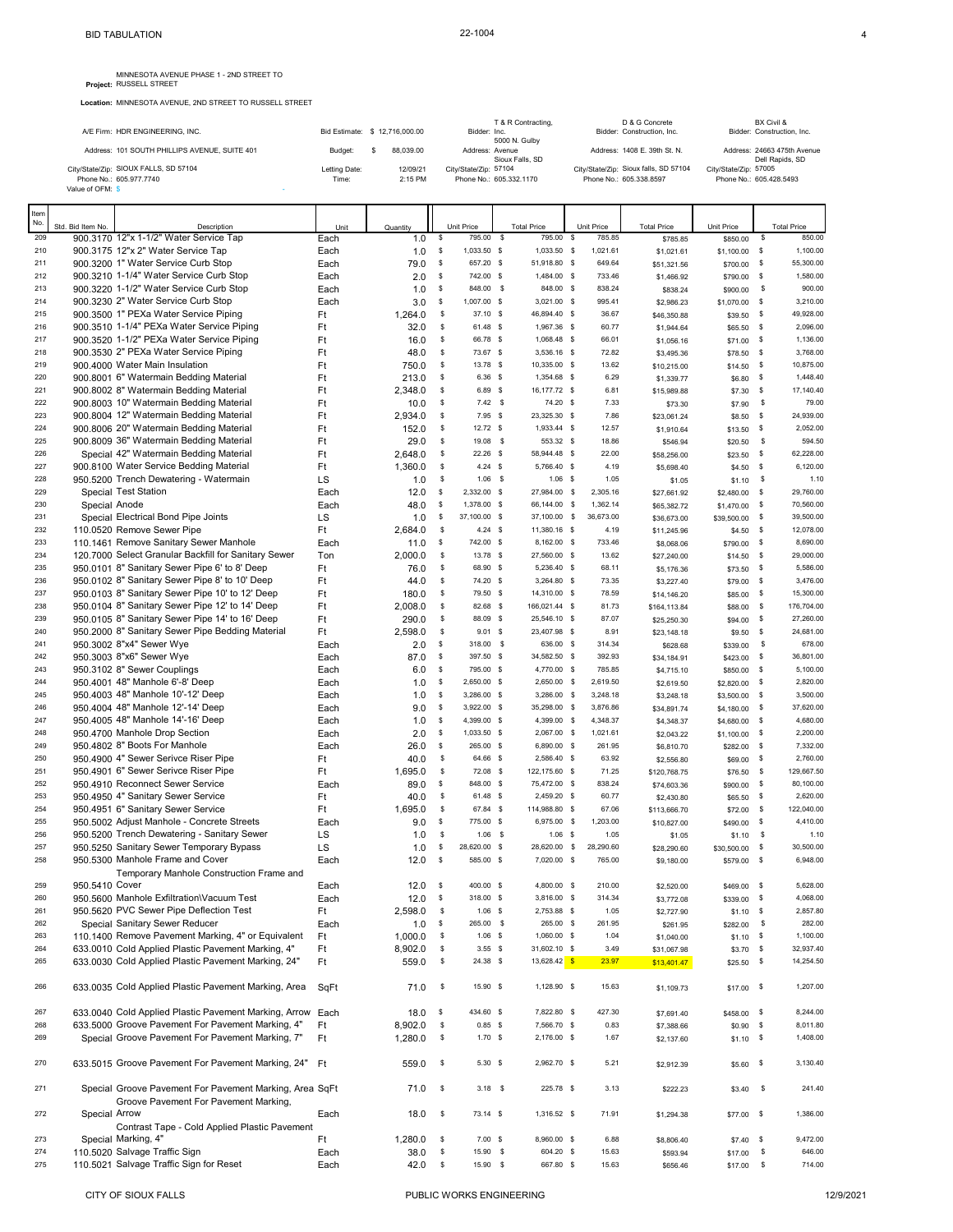## MINNESOTA AVENUE PHASE 1 - 2ND STREET TO Project: RUSSELL STREET

**Location:** MINNESOTA AVENUE, 2ND STREET TO RUSSELL STREET

|            |                   |                                                                                          |               |                                |          |                             | T & R Contracting.          |                        | D & G Concrete                        |                           |                  | BX Civil &                                     |
|------------|-------------------|------------------------------------------------------------------------------------------|---------------|--------------------------------|----------|-----------------------------|-----------------------------|------------------------|---------------------------------------|---------------------------|------------------|------------------------------------------------|
|            |                   | A/E Firm: HDR ENGINEERING, INC.                                                          |               | Bid Estimate: \$ 12,716,000.00 |          | Bidder: Inc.                | 5000 N. Gulby               |                        | Bidder: Construction, Inc.            |                           |                  | Bidder: Construction, Inc.                     |
|            |                   | Address: 101 SOUTH PHILLIPS AVENUE, SUITE 401                                            | Budget:       | 88,039.00<br>s                 |          | Address: Avenue             | Sioux Falls, SD             |                        | Address: 1408 E. 39th St. N.          |                           |                  | Address: 24663 475th Avenue<br>Dell Rapids, SD |
|            |                   | City/State/Zip: SIOUX FALLS, SD 57104                                                    | Letting Date: | 12/09/21                       |          | City/State/Zip: 57104       |                             |                        | City/State/Zip: Sioux falls, SD 57104 | City/State/Zip: 57005     |                  |                                                |
|            | Value of OFM: \$  | Phone No.: 605.977.7740                                                                  | Time:         | 2:15 PM                        |          | Phone No.: 605.332.1170     |                             |                        | Phone No.: 605.338.8597               | Phone No.: 605.428.5493   |                  |                                                |
|            |                   |                                                                                          |               |                                |          |                             |                             |                        |                                       |                           |                  |                                                |
| Item       |                   |                                                                                          |               |                                |          |                             |                             |                        |                                       |                           |                  |                                                |
| No.        | Std. Bid Item No. | Description                                                                              | Unit          | Quantity                       |          | <b>Unit Price</b>           | <b>Total Price</b>          | Unit Price             | <b>Total Price</b>                    | Unit Price                |                  | <b>Total Price</b>                             |
| 276<br>277 |                   | 632.1320 2.0"x2.0" Perforated Tube Post<br>632.1330 2.25"x2.25" Perforated Tube Post     | Ft            | 305.7                          | \$       | $10.28$ \$<br>$11.13$ \$    | 3,142.60<br>1,179.78 \$     | s<br>10.11<br>10.94    | \$3,090.63                            | \$11.00                   | \$               | 3,362.70<br>1,219.00                           |
| 278        |                   | 632.1340 2.5"x2.5" Perforated Tube Post                                                  | Ft<br>Ft      | 106.0<br>44.0                  | \$<br>\$ | $9.54$ \$                   | 419.76 \$                   | 9.38                   | \$1,159.64<br>\$412.72                | \$11.50<br>\$10.00        | \$<br>\$         | 440.00                                         |
|            |                   | Furnish Sheet Aluminum Sign with Reflective                                              |               |                                |          |                             |                             |                        |                                       |                           |                  |                                                |
| 279        | 632.3050 Sheeting |                                                                                          | SqFt          | 292.0                          | \$       | 18.55 \$                    | 5,416.60 \$                 | 18.24                  | \$5,326.08                            | \$19.50                   | \$               | 5,694.00                                       |
| 280        |                   | 632.3060 Install Traffic Sign on Post                                                    | Each          | 61.0                           | \$       | 21.20S                      | 1,293.20 \$                 | 20.84                  | \$1,271.24                            | \$22.50                   | \$               | 1,372.50                                       |
| 281        |                   | 632.3065 Install Traffic Sign on Street Light                                            | Each          | 35.0                           | \$       | 53.00 \$                    | 1,855.00 \$                 | 52.11                  | \$1,823.85                            | $$56.00$ \$               |                  | 1,960.00                                       |
| 282        |                   | 632.3070 Install Traffic Sign on Mast Arm                                                | Each          | 4.0                            | \$       | 386.90 \$                   | 1,547.60 \$                 | 380.40                 | \$1,521.60                            | $$408.00$ \$              |                  | 1,632.00                                       |
| 283        |                   | 110.0425 Remove Junction Box                                                             | Each          | 2.0                            | \$       | 265.00 \$                   | 530.00 \$                   | 261.40                 | \$522.80                              | \$283.00                  | \$               | 566.00                                         |
| 284<br>285 |                   | 110.1540 Remove Luminaire Pole Footing                                                   | Each          | 21.0                           | \$<br>\$ | 355.00 \$<br>201.40 \$      | 7,455.00 \$<br>4,229.40 \$  | 77.96<br>198.66        | \$1,637.16                            | \$251.00                  | \$               | 5,271.00<br>4,515.00                           |
| 286        |                   | 110.5100 Salvage Luminaire Pole<br>250.0015 Incidental Work, Lighting                    | Each<br>LS    | 21.0<br>1.0                    | \$       | 795.00 \$                   | 795.00 \$                   | 522.80                 | \$4,171.86<br>\$522.80                | \$215.00<br>\$566.00      | \$<br>\$         | 566.00                                         |
| 287        |                   | 635.1020 2" Rigid Galvanized Steel Conduit                                               | Ft            | 50.0                           | \$       | 19.08 \$                    | 954.00 \$                   | 18.82                  | \$941.00                              | \$20.50                   | \$               | 1,025.00                                       |
| 288        |                   | 635.4020 2' Diameter Footing                                                             | Ft            | 119.0                          | \$       | 137.80 \$                   | 16,398.20 \$                | 135.93                 | \$16,175.67                           | \$147.00                  | \$               | 17,493.00                                      |
| 289        |                   | 635.4224 24" Diameter Junction Box                                                       | Each          | 12.0                           | -S       | 1,325.00 \$                 | 15,900.00 \$                | 1,307.00               | \$15,684.00                           | $$1,410.00$ \$            |                  | 16,920.00                                      |
|            |                   | Power Feed - Elevated Transformer to Single                                              |               |                                |          |                             |                             |                        |                                       |                           |                  |                                                |
| 290        |                   | 635.4500 Meter Pedestal                                                                  | Each          | 1.0                            | -S       | 1,961.00 \$                 | 1,961.00 \$                 | 1,934.36               | \$1,934.36                            | \$2,090.00 \$             |                  | 2,090.00                                       |
|            |                   | Power Feed - Elevated Transformer to Double                                              |               |                                |          |                             |                             |                        |                                       |                           |                  |                                                |
| 291        |                   | 635.4510 Meter Pedestal                                                                  | Each          | 1.0                            | s        | 2,597.00 \$                 | 2,597.00 \$                 | 2.561.72               | \$2,561.72                            | \$2,770.00                | \$               | 2.770.00                                       |
| 292        |                   | 635,4600 Tie To Existing Conduit                                                         | Each          | 5.0                            | \$       | 79.50 \$                    | 397.50 S                    | 78.42                  | \$392.10                              | \$85.00                   | \$               | 425.00                                         |
| 293<br>294 |                   | 635.4610 Tie To Existing Junction Box                                                    | Each          | 2.0                            | \$<br>\$ | 90.10 \$<br>8.48 \$         | 180.20 \$<br>$1.441.60$ \$  | 88.88<br>8.36          | \$177.76                              | \$96.00                   | \$               | 192.00<br>1,530.00                             |
|            |                   | 635.4800 Conduit Boring<br>Breakaway Base Luminaire Pole with 8' Arm,                    | Ft            | 170.0                          |          |                             |                             |                        | \$1,421.20                            | $$9.00$ \$                |                  |                                                |
| 295        |                   | 635,5440 40' Mounting Height                                                             | Each          | 16.0                           | - S      | 3,270.10 \$                 | 52,321.60 \$                | 3,225.68               | \$51,610.88                           | $$3,490.00$ \$            |                  | 55,840.00                                      |
|            |                   | Breakaway Base Luminaire Pole with Twin 8'                                               |               |                                |          |                             |                             |                        |                                       |                           |                  |                                                |
| 296        |                   | 635.5540 Arms, 40' Mounting Height                                                       | Each          | 1.0                            | <b>S</b> | 3,680.32 \$                 | 3,680.32 \$                 | 3,630.32               | \$3,630.32                            | \$3,930.00 \$             |                  | 3,930.00                                       |
|            |                   | Furnish Breakaway Base Luminaire Pole with                                               |               |                                |          |                             |                             |                        |                                       |                           |                  |                                                |
| 297        |                   | 635.5640 8' Arm, 40' Mounting Height                                                     | Each          | 5.0                            | - S      | 2,838.68 \$                 | 14,193.40 \$                | 2,800.12               | \$14,000.60                           | $$3,030.00$ \$            |                  | 15,150.00                                      |
|            |                   | Furnish Breakaway Base Luminaire Pole with                                               |               |                                |          |                             |                             |                        |                                       |                           |                  |                                                |
| 298        |                   | 635.5740 Twin 8' Arms, 40' Mounting Height                                               | Each          | 1.0                            | -S       | 3,465.14 \$                 | $3,465.14$ \$               | 3,418.07               | \$3,418.07                            | \$3,700.00                | - \$             | 3,700.00                                       |
| 299        |                   | 635.6040 LED Luminaire, 133 Watt                                                         | Each          | 22.0                           | \$       | 587.24 \$                   | 12,919.28 \$                | 579.26                 | \$12,743.72                           | \$627.00                  | - \$             | 13,794.00                                      |
| 300        |                   | 635.8020 2" Rigid Conduit, Schedule 40                                                   | Ft            | 5,335.0                        | \$       | 5.67 \$                     | 30,249.45 \$                | 5.59                   | \$29,822.65                           | \$6.10                    | \$               | 32,543.50                                      |
| 301<br>302 |                   | 635.8120 2" Rigid Conduit, Schedule 80                                                   | Ft            | 6,355.0                        | \$       | $7.63$ \$                   | 48,488.65 \$                | 7.53<br>2.09           | \$47,853.15                           | \$8.00                    | \$               | 50,840.00                                      |
| 303        |                   | 635.8200 2/2/2/4 AWG Aluminum Wire<br>635.8220 4/0 / 4/0 / 4/0 AWG Aluminum Wire         | Ft<br>Ft      | 6,660.0<br>640.0               | \$<br>\$ | $2.12$ \$<br>4.24 S         | 14,119.20 \$<br>2,713.60 \$ | 4.18                   | \$13,919.40                           | \$2.30<br>\$4.50          | \$<br>$\sqrt{5}$ | 15,318.00<br>2,880.00                          |
| 304        |                   | 635.8435 1/C #4 AWG Copper Wire                                                          | Ft            | 350.0                          | \$       | $1.91$ \$                   | 668.50 \$                   | 1.88                   | \$2,675.20<br>\$658.00                | \$2.00                    | - \$             | 700.00                                         |
| 305        |                   | 635.8460 1/C #14 AWG Copper Wire                                                         | Ft            | 5,515.0                        | \$       | 0.34 S                      | 1,875.10 \$                 | 0.33                   | \$1,819.95                            | \$0.40                    | \$               | 2,206.00                                       |
| 306        |                   | 634.8500 UF 14/2 Luminaire Wire                                                          | Ft            | 1,155.0                        | \$       | $1.06$ \$                   | 1,224.30 \$                 | 1.05                   | \$1,212.75                            | \$1.10                    | \$               | 1,270.50                                       |
| 307        |                   | 9.0552 Tax on City Furnished Traffic Materials                                           | LS            | 1.0                            | \$       | 149.50 \$                   | 149.50 \$                   | 500.00                 | \$500.00                              | \$130.00                  | \$               | 130.00                                         |
| 308        |                   | 110.0425 Remove Junction Box                                                             | Each          | 1.0                            | \$       | 265.00 \$                   | 265.00 \$                   | 261.40                 | \$261.40                              | \$283.00                  | \$               | 283.00                                         |
| 309        |                   | 250.0016 Incidental Work, Traffic                                                        | LS            | 1.0                            | \$       | 530.00 \$                   | 530.00 \$                   | 522.80                 | \$522.80                              | \$566.00                  | \$               | 566.00                                         |
| 310        |                   | 635.0025 Signal Pole with 25' Mast Arm                                                   | Each          | 1.0                            | \$       | 15,052.00 \$                | 15,052.00 \$                | 14,847.52              | \$14,847.52                           | \$16,100.00               | \$               | 16,100.00                                      |
| 311        |                   | 635.0035 Signal Pole with 35' Mast Arm                                                   | Each          | 1.0                            | \$       | 16,536.00 \$                | 16,536.00 \$                | 16,311.36              | \$16,311.36                           | \$17,700.00 \$            |                  | 17,700.00                                      |
|            |                   | Signal Pole with 45' Mast Arm and Luminaire                                              |               |                                |          |                             |                             |                        |                                       |                           |                  |                                                |
| 312        | 635.0145 Arm      |                                                                                          | Each          | 1.0                            | \$       | 20,034.00 \$                |                             | 20,034.00 \$ 19,761.84 | \$19,761.84                           | \$21,400.00 \$            |                  | 21,400.00                                      |
| 313        |                   | Signal Pole with 45' Mast Arm and Twin<br>Special Luminaire Arm                          | Each          | 1.0                            | \$       | 20,882.00 \$                | 20,882.00 \$                | 20,598.32              |                                       | \$22,300.00 \$            |                  | 22,300.00                                      |
| 314        |                   | 635.0230 3 Section Vehicle Signal Head                                                   | Each          | 10.0                           | \$       | 916.90 \$                   | $9,169.00$ \$               | 904.44                 | \$20,598.32<br>\$9,044.40             | \$980.00 \$               |                  | 9,800.00                                       |
| 315        |                   | 635.0240 4 Section Vehicle Signal Head                                                   | Each          | 8.0                            | -S       | 1,176.60 \$                 | 9,412.80 \$                 | 1,160.62               | \$9,284.96                            | \$1,260.00                | \$               | 10,080.00                                      |
|            |                   | Single Emergency Vehicle Preemption                                                      |               |                                |          |                             |                             |                        |                                       |                           |                  |                                                |
| 316        |                   | 635.0600 Detector Head                                                                   | Each          | 4.0                            | <b>S</b> | 1,240.20 \$                 | 4,960.80 \$                 | 1,223.35               | \$4,893.40                            | $$1,320.00$ \$            |                  | 5,280.00                                       |
|            |                   |                                                                                          |               |                                |          |                             |                             |                        |                                       |                           |                  |                                                |
| 317        |                   | 635.0620 Emergency Vehicle Preemption Controller Unit Each                               |               | 1.0                            | -S       | 4,001.50 \$                 | 4,001.50 \$                 | 3,947.14               | \$3,947.14                            | \$4,270.00 \$             |                  | 4,270.00                                       |
| 318        |                   | 635.0700 Pedestrian Push Button Pole                                                     | Each          | 8.0                            | \$       | 773.80 \$                   | 6,190.40 \$                 | 763.29                 | \$6,106.32                            | \$830.00 \$               |                  | 6,640.00                                       |
|            |                   |                                                                                          |               |                                |          |                             |                             |                        |                                       |                           |                  |                                                |
| 319        |                   | 635.0720 Pedestrian Signal Head with Countdown Timer Each                                |               | 8.0                            | \$       | 795.00 \$                   | 6,360.00 \$                 | 784.20                 | \$6,273.60                            | \$850.00 \$               |                  | 6,800.00                                       |
| 320        |                   | 635.0730 Pedestrian Crossing Sign                                                        | Each          | 8.0                            | \$       | 47.70 \$                    | 381.60 \$                   | 47.05                  | \$376.40                              | \$51.00                   | $\mathbb{S}$     | 408.00                                         |
| 321<br>322 |                   | Special Accessible Pedestrian Signal<br>Special Traffic Signal Controller                | Each          | 8.0                            | -S<br>\$ | 1,038.80 \$<br>16,112.00 \$ | 8,310.40 \$<br>16,112.00 \$ | 1,024.69<br>15,893.12  | \$8,197.52                            | $$1,110.00$ \$            | - \$             | 8,880.00<br>17,200.00                          |
| 323        |                   | Special Controller Cabinet Footing                                                       | Each<br>Each  | 1.0<br>1.0                     | s        | 1,272.00 \$                 | 1,272.00 \$                 | 1,254.72               | \$15,893.12<br>\$1,254.72             | \$17,200.00<br>\$1,360.00 | \$               | 1,360.00                                       |
| 324        |                   | Special Side Mounted Cabinet                                                             | Each          | 2.0                            | -S       | 3,953.80 \$                 | 7,907.60 \$                 | 3,900.09               | \$7,800.18                            | \$4,220.00                | - \$             | 8,440.00                                       |
| 325        |                   | 635.0810 Battery Backup System                                                           | Each          | 1.0                            | s        | 6,105.60 \$                 | 6,105.60 \$                 | 6,022.66               | \$6,022.66                            | \$6,520.00 \$             |                  | 6,520.00                                       |
| 326        |                   | Special Fisheye Video Camera Detection System                                            | Each          | 2.0                            | \$       | 21,995.00 \$                | 43,990.00 \$                | 21,696.20              | \$43,392.40                           | \$23,500.00               | \$               | 47,000.00                                      |
| 327        |                   | Special Install Traffic Surveillance Camera                                              | Each          | 1.0                            | \$       | 689.00 \$                   | 689.00 \$                   | 679.64                 | \$679.64                              | \$735.00                  | \$               | 735.00                                         |
| 328        |                   | 635.1030 3" Rigid Galvanized Steel Conduit                                               | Ft            | 50.0                           | \$       | 47.70 \$                    | 2,385.00 \$                 | 47.05                  | \$2,352.50                            | \$51.00                   | \$               | 2,550.00                                       |
| 329        |                   | 635.1110 1" Innerduct, SDR 13.5                                                          | Ft            | 6,180.0                        | \$       | 1.43 S                      | 8,837.40 \$                 | 1.41                   | \$8,713.80                            | \$1.50                    | \$               | 9,270.00                                       |
| 330        |                   | 635.1115 1.5" Innerduct, SDR 13.5                                                        | Ft            | 50.0                           | \$       | $4.08$ \$                   | 204.00 \$                   | 4.03                   | \$201.50                              | \$4.40                    | \$               | 220.00                                         |
| 331        |                   | 635.1202 2/C #14 AWG IMSA Copper Cable, K1                                               | Ft            | 300.0                          | \$       | $1.36$ \$                   | 408.00 \$                   | 1.34                   | \$402.00                              | \$1.50                    | \$               | 450.00                                         |
| 332        |                   | 635.1203 3/C #14 AWG IMSA Copper Cable, K1                                               | Ft            | 1,015.0                        | \$       | 1.46S                       | 1,481.90 \$                 | 1.44                   | \$1,461.60                            | $$1.60$ \$                |                  | 1,624.00                                       |
| 333<br>334 |                   | 635.1205 5/C #14 AWG IMSA Copper Cable, K1<br>635.1207 7/C #14 AWG IMSA Copper Cable, K1 | Ft            | 400.0                          | \$       | $1.70$ \$<br>$2.12$ \$      | 680.00 \$<br>699.60 \$      | 1.67<br>2.09           | \$668.00                              | \$1.80                    | \$               | 720.00<br>759.00                               |
| 335        |                   | 635.1225 25/C #14 AWG IMSA Copper Cable, K1                                              | Ft<br>Ft      | 330.0<br>1,025.0               | \$<br>\$ | 4.61 S                      | 4,725.25 \$                 | 4.55                   | \$689.70<br>\$4,663.75                | \$2.30<br>\$4.90          | \$<br>\$         | 5,022.50                                       |
|            |                   |                                                                                          |               |                                |          |                             |                             |                        |                                       |                           |                  |                                                |

336 Special CAT-5 Cable for Traffic Surveillance Camera Ft 205.0 \$ 1.01 \$ 207.05 \$ 0.99 \$202.95 \$1.10 \$ 225.50